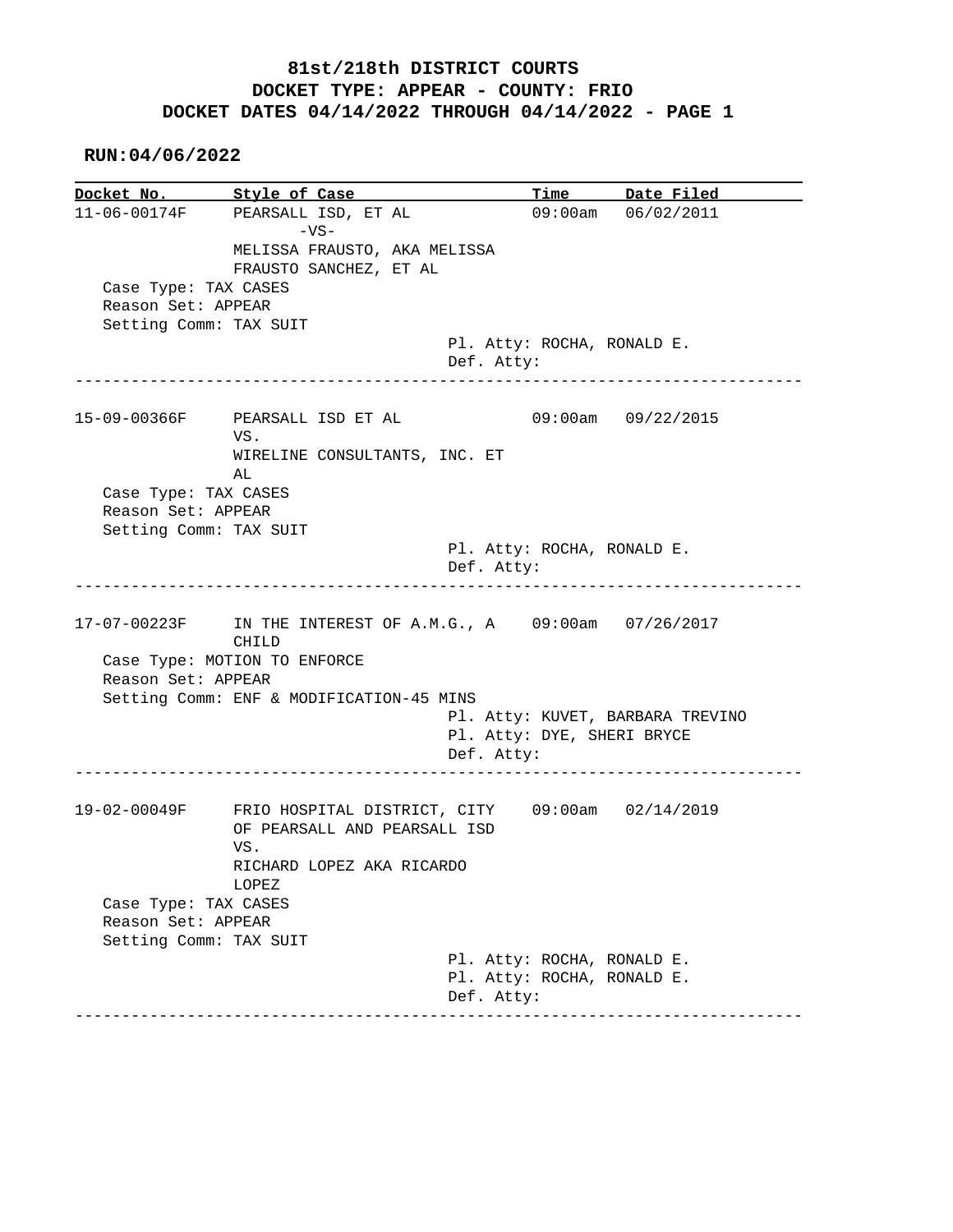## **81st/218th DISTRICT COURTS DOCKET TYPE: APPEAR - COUNTY: FRIO DOCKET DATES 04/14/2022 THROUGH 04/14/2022 - PAGE 2**

 **RUN:04/06/2022**

| Docket No.                | Style of Case                                                               |            | Time                       | Date Filed                  |
|---------------------------|-----------------------------------------------------------------------------|------------|----------------------------|-----------------------------|
| 19-05-00185F              | FRIO HOSPITAL DISTRICT, ET AL 09:00am 05/30/2019<br>VS.<br>SUSIE SOTO       |            |                            |                             |
| Case Type: TAX CASES      |                                                                             |            |                            |                             |
| Reason Set: APPEAR        |                                                                             |            |                            |                             |
| Setting Comm: TAX SUIT    |                                                                             |            |                            |                             |
|                           |                                                                             |            | Pl. Atty: ROCHA, RONALD E. |                             |
|                           |                                                                             | Pl. Atty:  |                            |                             |
|                           |                                                                             | Pl. Atty:  |                            |                             |
|                           |                                                                             |            |                            | Pl. Atty: CABELLO, JAMES E. |
|                           |                                                                             | Def. Atty: |                            |                             |
| 19-05-00189F              | FRIO HOSPITAL DISTRICT, CITY 09:00am 05/30/2019<br>OF PEARSALL AND PEARSALL |            |                            |                             |
|                           | INDEPENDENT DISTRICT,                                                       |            |                            |                             |
|                           | VS.                                                                         |            |                            |                             |
|                           | HORACE T. RUIZ, ET AL.                                                      |            |                            |                             |
| Case Type: TAX CASES      |                                                                             |            |                            |                             |
| Reason Set: APPEAR        |                                                                             |            |                            |                             |
| Setting Comm: TAX SUIT    |                                                                             |            |                            |                             |
|                           |                                                                             |            | Pl. Atty: ROCHA, RONALD E. |                             |
|                           |                                                                             |            | Pl. Atty: ROCHA, RONALD E. |                             |
|                           |                                                                             |            | Pl. Atty: ROCHA, RONALD E. |                             |
|                           |                                                                             | Def. Atty: |                            |                             |
| 19-08-00280F PEARSALL ISD | VS.<br>AMALIA V. VELASQUEZ                                                  |            |                            | $09:00am$ $08/28/2019$      |
| Case Type: TAX CASES      |                                                                             |            |                            |                             |
| Reason Set: APPEAR        |                                                                             |            |                            |                             |
| Setting Comm: TAX SUIT    |                                                                             |            |                            |                             |
|                           |                                                                             |            | Pl. Atty: ROCHA, RONALD E. |                             |
|                           |                                                                             |            | Pl. Atty: ROCHA, RONALD E. |                             |
|                           |                                                                             |            | Pl. Atty: ROCHA, RONALD E. |                             |
|                           |                                                                             |            |                            |                             |
|                           |                                                                             | Def. Atty: |                            |                             |